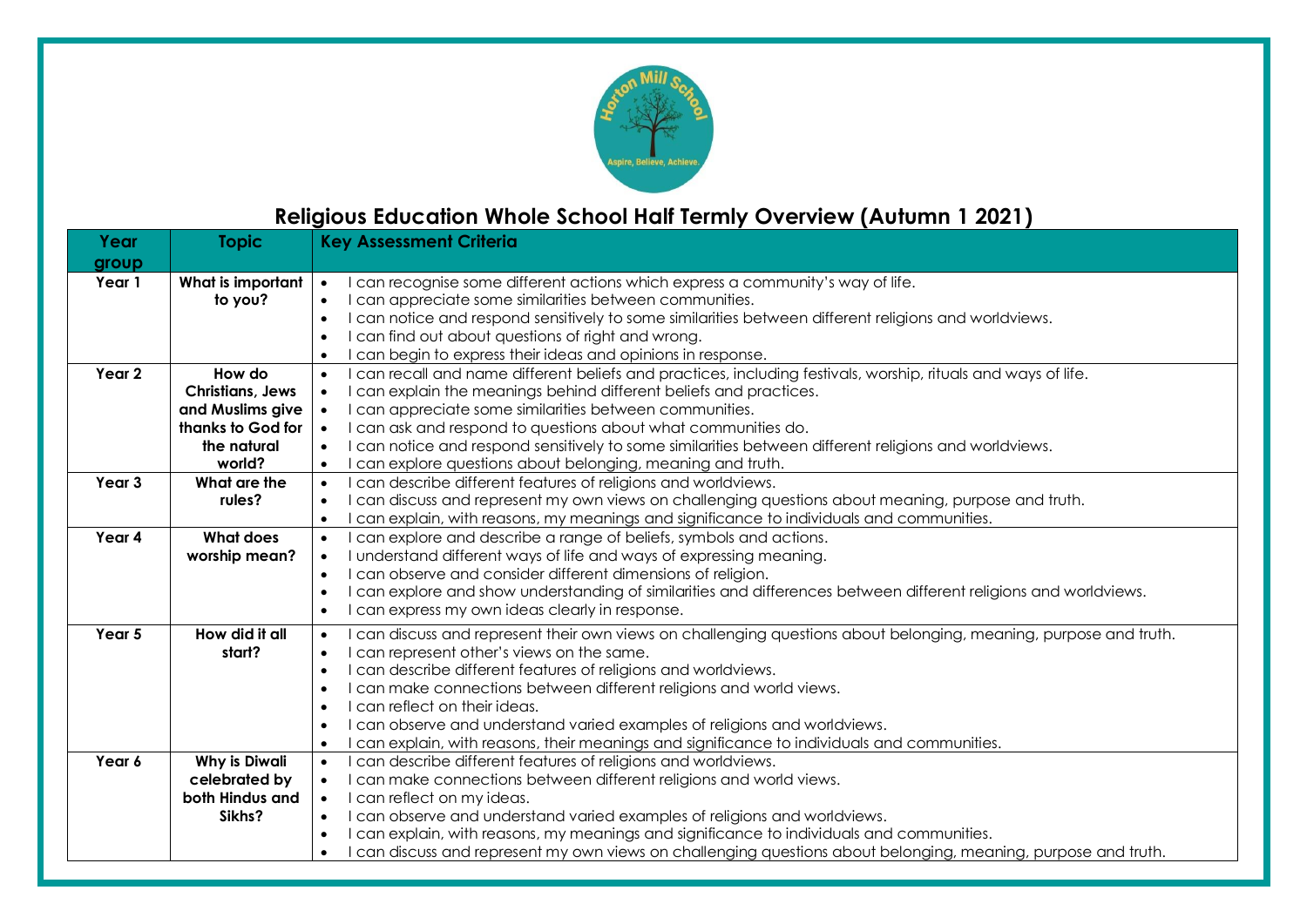

### **Religious Education Whole School Half Termly Overview (Autumn 2 2021)**

| Year              | <b>Topic</b>                                                 | <b>Key Assessment Criteria</b>                                                                                                                                                                                                                                                                                                                                                                                                                                                                                     |
|-------------------|--------------------------------------------------------------|--------------------------------------------------------------------------------------------------------------------------------------------------------------------------------------------------------------------------------------------------------------------------------------------------------------------------------------------------------------------------------------------------------------------------------------------------------------------------------------------------------------------|
| group             |                                                              |                                                                                                                                                                                                                                                                                                                                                                                                                                                                                                                    |
| Year 1            | Why do Christian's<br><b>Celebrate Christmas?</b>            | can recall and name different beliefs and practices, including festivals, worship, rituals and ways of life.<br>$\bullet$<br>can explain the meanings behind different beliefs and practices.<br>$\bullet$<br>can ask and respond to questions about what communities do.<br>$\bullet$<br>can retell and suggest meanings to some religious and moral stories.<br>$\bullet$                                                                                                                                        |
| Year 2            | Why is light important<br>in religions?                      | can recall and name different beliefs and practices, including festivals, worship, rituals and ways of life.<br>$\bullet$<br>can explain the meanings behind different beliefs and practices.<br>$\bullet$<br>can ask and respond to questions about what communities do.<br>$\bullet$<br>can ask and respond to questions about why communities do different things.<br>$\bullet$<br>can explore questions about belonging, meaning and truth.<br>$\bullet$                                                       |
| Year <sub>3</sub> | What do people<br>believe in God?                            | I can explore and describe a range of beliefs, symbols and actions.<br>$\bullet$<br>I understand different ways of expressing meaning.<br>$\bullet$<br>can observe and consider different dimensions of religion.<br>$\bullet$<br>can explore and show understanding of similarities and differences between different religions and worldviews.<br>$\bullet$                                                                                                                                                      |
| Year 4            | <b>How is Christmas</b><br>celebrated in other<br>countries? | can describe and understand links between stories and other aspects of the communities they are investigating.<br>$\bullet$<br>can respond to a range of sources of wisdom and to beliefs and teachings that arise from different communities.<br>$\bullet$<br>can discuss and represent my own views on challenging questions about belonging, meaning, purpose and truth.<br>$\bullet$<br>can apply my own ideas thoughtfully in different forms including (e.g.) reasoning, music, art and poetry.<br>$\bullet$ |
| Year <sub>5</sub> | What can we learn<br>from religious texts?                   | can describe different features of religions and worldviews.<br>$\bullet$<br>can make connections between different religions and world views.<br>$\bullet$<br>I can reflect on my ideas.<br>$\bullet$<br>can discuss and represent my own views on challenging questions about belonging, meaning, purpose and truth.<br>$\bullet$                                                                                                                                                                                |
| Year 6            | What is prayer and<br>meditation?                            | can explore and describe a range of beliefs, symbols and actions.<br>$\bullet$<br>I understand different ways of expressing meaning.<br>$\bullet$<br>I can observe and consider different dimensions of religion.<br>$\bullet$<br>can explore and show understanding of similarities and differences between different religions and worldviews.<br>$\bullet$                                                                                                                                                      |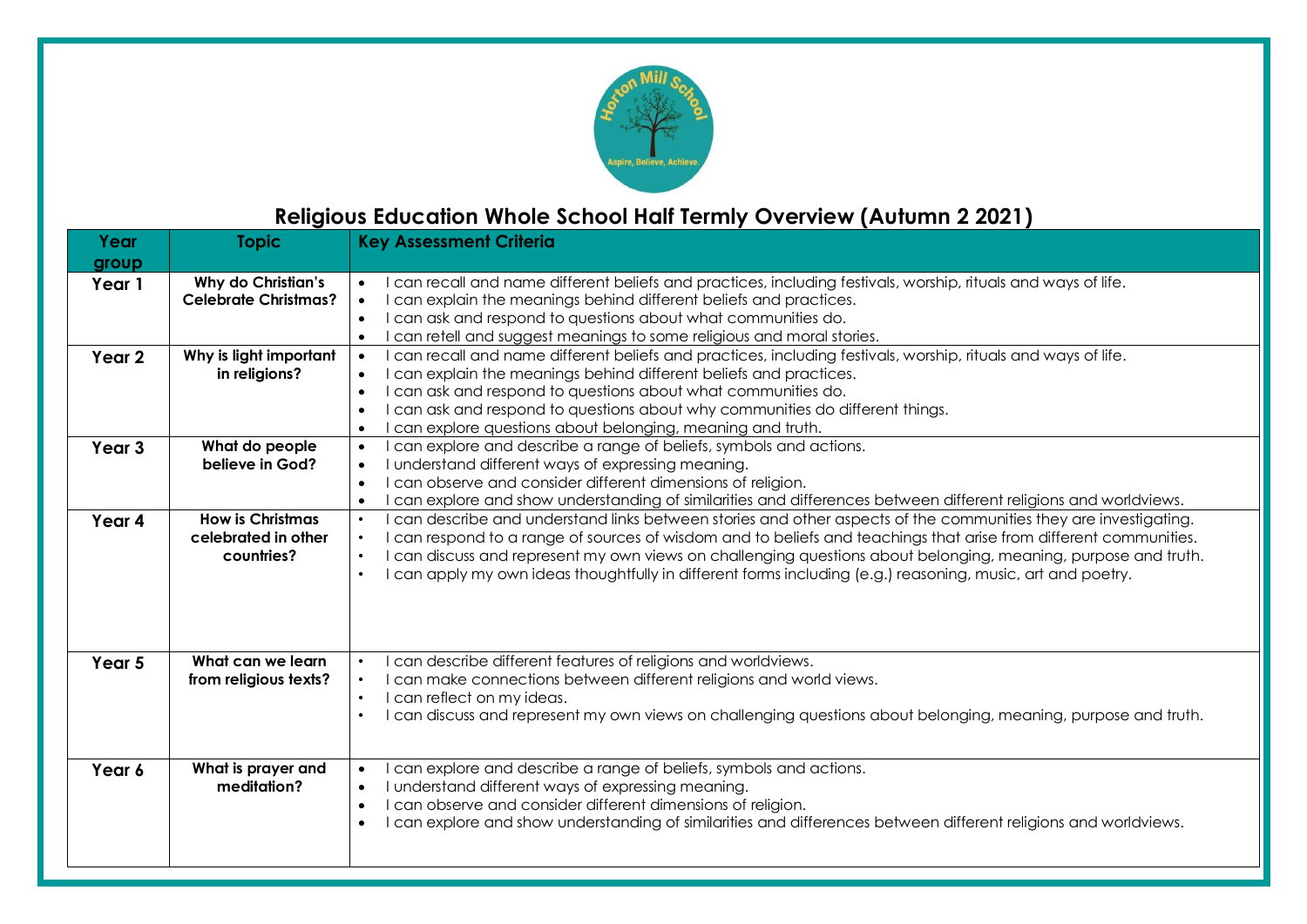

### **Religious Education Whole School Half Termly Overview (Spring 1 2022)**

| Year              | <b>Topic</b>                                                    | <b>Key Assessment Criteria</b>                                                                                                                                                                                                                                                                                                                                                                                                                                                                                                                                                                                                                                                                                             |
|-------------------|-----------------------------------------------------------------|----------------------------------------------------------------------------------------------------------------------------------------------------------------------------------------------------------------------------------------------------------------------------------------------------------------------------------------------------------------------------------------------------------------------------------------------------------------------------------------------------------------------------------------------------------------------------------------------------------------------------------------------------------------------------------------------------------------------------|
| group             |                                                                 |                                                                                                                                                                                                                                                                                                                                                                                                                                                                                                                                                                                                                                                                                                                            |
| Year 1            | How do I know<br>I'm being good?                                | I can appreciate some similarities between communities.<br>$\bullet$<br>I can respond sensitively for myself.<br>$\bullet$<br>I can find out about questions of right and wrong.<br>$\bullet$<br>I can begin to express their ideas and opinions in response.<br>$\bullet$                                                                                                                                                                                                                                                                                                                                                                                                                                                 |
| Year 2            | What does it<br>mean to be a<br>Muslim?                         | can they retell and suggest meanings to some religious and moral stories.<br>$\bullet$<br>I can they explore and discuss sacred writings and sources of wisdom.<br>$\bullet$<br>can they recognise the communities from which these stories come.<br>$\bullet$<br>can they observe and recount different ways of expressing identity and belonging.<br>$\bullet$                                                                                                                                                                                                                                                                                                                                                           |
| Year <sub>3</sub> | What do people<br>believe in God?                               | I can explore and describe a range of beliefs, symbols and actions.<br>$\bullet$<br>I understand different ways of expressing meaning.<br>$\bullet$<br>I can observe and consider different dimensions of religion.<br>$\bullet$<br>can explore and show understanding of similarities and differences between different religions and worldviews.<br>$\bullet$                                                                                                                                                                                                                                                                                                                                                            |
| Year 4            | What do we<br>mean by<br>commitment?                            | can explore and describe a range of beliefs, symbols and actions.<br>$\bullet$<br>I understand different ways of life and ways of expressing meaning.<br>$\bullet$<br>I understand the challenges of commitment to a community of faith or belief.<br>$\bullet$<br>I can suggest why belonging to a community may be valuable in the diverse communities being studied.<br>$\bullet$<br>can suggest why belonging to a community may be valuable in their own lives.<br>$\bullet$                                                                                                                                                                                                                                          |
| Year 5            | What are the Five<br>Pillars of Islam?                          | I can describe different features of religions and worldviews.<br>I can make connections between different religions and world views.<br>$\bullet$<br>I can explain more about celebrations, worship, pilgrimages and the rituals which mark important points in life.<br>$\bullet$<br>I can reflect on my ideas.<br>$\bullet$<br>I can observe and understand varied examples of religions and worldviews.<br>$\bullet$<br>I can explain, with reasons, my meanings and significance to individuals and communities,<br>$\bullet$<br>I can discuss and represent my own views on challenging questions about belonging, meaning, purpose and truth.<br>$\bullet$<br>can represent other's views on the same.<br>$\bullet$ |
| Year 6            | How can<br>religious<br>meaning be<br>expressed<br>through art? | can explore and describe a range of beliefs, symbols and actions.<br>$\bullet$<br>I understand different ways of life and ways of expressing meaning.<br>$\bullet$<br>I can apply my own ideas thoughtfully in different forms including art.<br>$\bullet$                                                                                                                                                                                                                                                                                                                                                                                                                                                                 |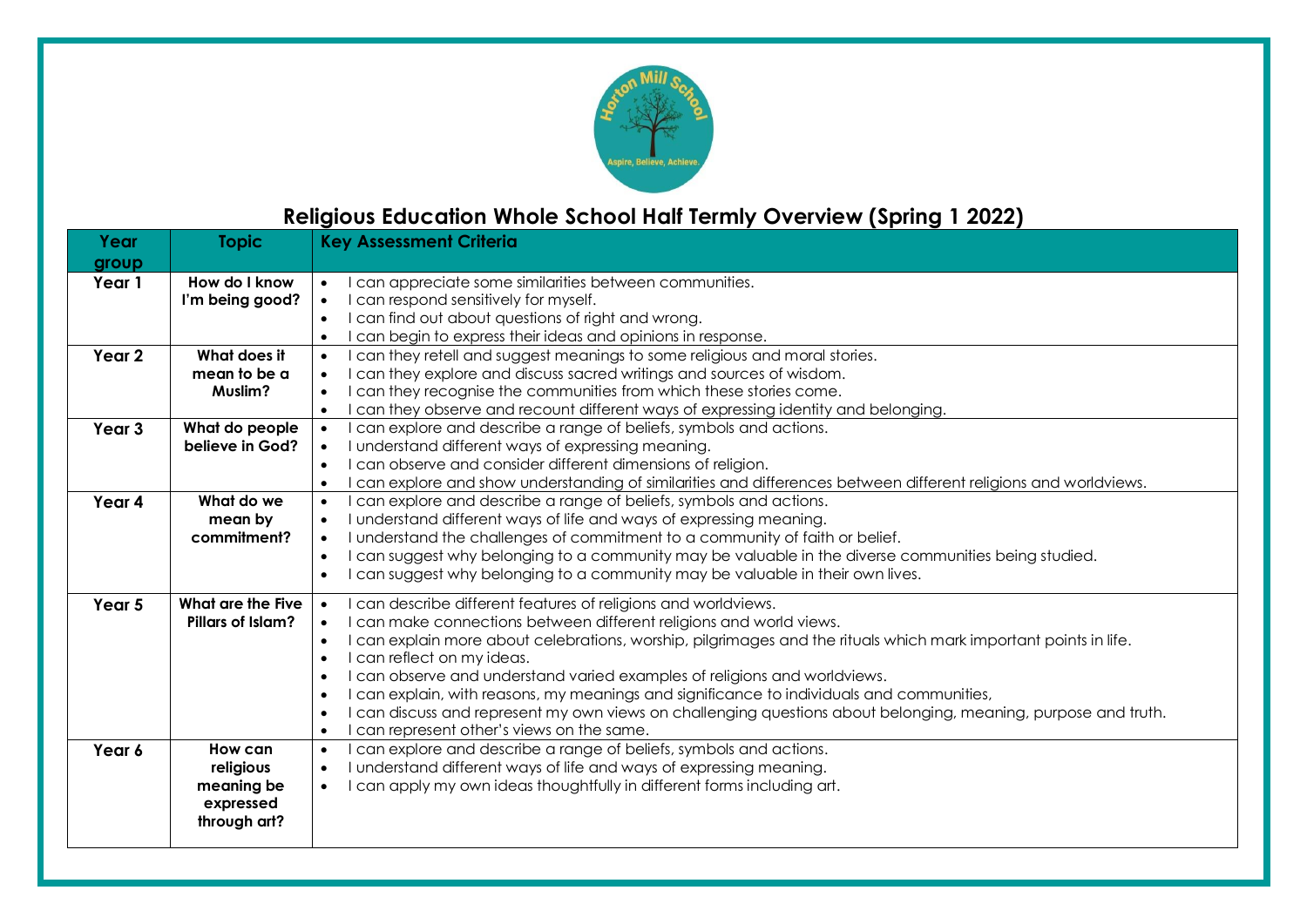

#### **Religious Education Whole School Half Termly Overview (Spring 2 2022)**

| Year              | <b>Topic</b>          | <b>Key Assessment Criteria</b>                                                                                                     |
|-------------------|-----------------------|------------------------------------------------------------------------------------------------------------------------------------|
| group             |                       |                                                                                                                                    |
| Year 1            | What do               | can recall and name different beliefs and practices, including festivals and worship.<br>$\bullet$                                 |
|                   | <b>Christians and</b> | can ask and respond to questions about what communities do.<br>$\bullet$                                                           |
|                   | Jews believe          | can ask and respond to questions about why communities do different things.<br>$\bullet$                                           |
|                   | about creation?       | can express my own ideas and opinions in response using words, music, art or poetry.<br>$\bullet$                                  |
| Year <sub>2</sub> | When do we            | can recall and name different beliefs, practices and ways of life.<br>$\bullet$                                                    |
|                   | cooperate?            | can ask and respond to questions about what communities do.<br>$\bullet$                                                           |
|                   |                       | can ask and respond to questions about why communities do different things.<br>$\bullet$                                           |
|                   |                       | can identify what difference belonging to a community might make.<br>$\bullet$                                                     |
| Year 3            | That's not fair! Or   | can explore and describe a range of actions.<br>$\bullet$                                                                          |
|                   | is it?                | can explore and show understanding of similarities and differences between different religions and worldviews.<br>$\bullet$        |
|                   |                       | can discuss and apply my own and others' ideas about ethical questions, including ideas about what is right and wrong<br>$\bullet$ |
|                   |                       | and what is just and fair.                                                                                                         |
|                   |                       | can express my own ideas clearly in response.<br>$\bullet$                                                                         |
| Year 4            | When do we            | can recall and name different beliefs, practices and ways of life.<br>$\bullet$                                                    |
|                   | cooperate?            | can ask and respond to questions about what communities do.<br>$\bullet$                                                           |
|                   |                       | can ask and respond to questions about why communities do different things.<br>$\bullet$                                           |
|                   |                       | can identify what difference belonging to a community might make.<br>$\bullet$                                                     |
| Year 5            | Am I always           | can describe different features of religions and worldviews.<br>$\bullet$                                                          |
|                   | right?                | can observe and understand varied examples of religions and worldviews.<br>$\bullet$                                               |
|                   |                       | can explain, with reasons, my meanings and significance to individuals and communities.<br>$\bullet$                               |
|                   |                       | can discuss and represent my own views on challenging questions about belonging, meaning, purpose and truth.<br>$\bullet$          |
|                   |                       | can apply my own ideas thoughtfully in different forms including (e.g.) reasoning, music, art and poetry.<br>$\bullet$             |
| Year 6            | How can               | can explore and describe a range of beliefs, symbols and actions.<br>$\bullet$                                                     |
|                   | religious             | I understand different ways of life and ways of expressing meaning.<br>$\bullet$                                                   |
|                   | meaning be            | I can apply my own ideas thoughtfully in different forms including art.<br>$\bullet$                                               |
|                   | expressed             |                                                                                                                                    |
|                   | through art?          |                                                                                                                                    |
|                   |                       |                                                                                                                                    |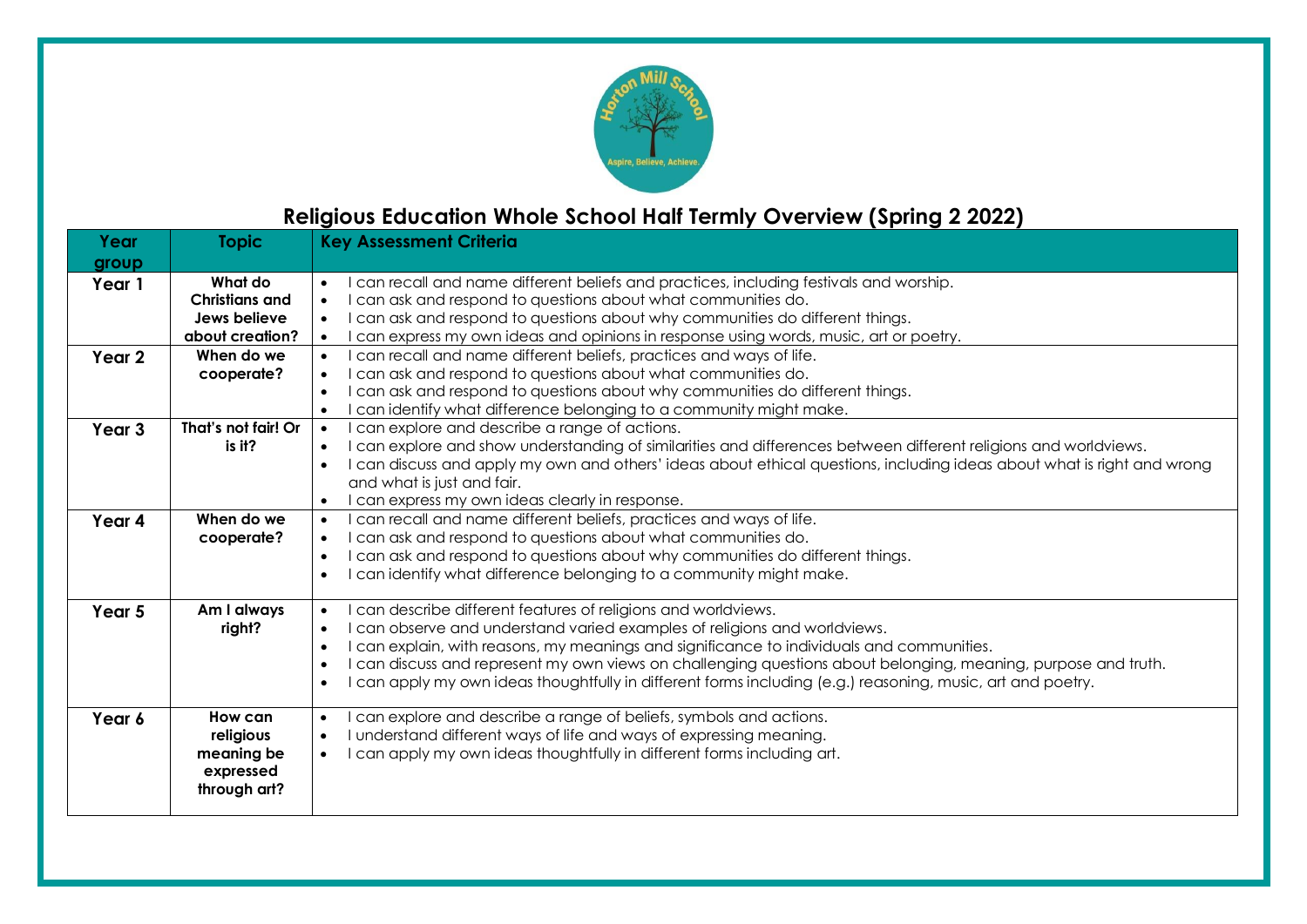

## **Religious Education Whole School Half Termly Overview (Summer 1 2022)**

| Year<br>group | <b>Topic</b>                                               | <b>Key Assessment Criteria</b>                                                                                                                                                                                                                                                                                                                                                                                                                                                                                                                             |
|---------------|------------------------------------------------------------|------------------------------------------------------------------------------------------------------------------------------------------------------------------------------------------------------------------------------------------------------------------------------------------------------------------------------------------------------------------------------------------------------------------------------------------------------------------------------------------------------------------------------------------------------------|
| Year 1        | How do<br>religions<br>welcome new<br>members?             | can notice and respond sensitively to some similarities between different religions and worldviews.<br>$\bullet$<br>can observe and recount different ways of expressing identity and belonging.<br>$\bullet$<br>can respond sensitively for myself.<br>$\bullet$                                                                                                                                                                                                                                                                                          |
| Year 2        | Do our actions<br>speak louder<br>than words?              | can recall and name different beliefs and practices, including festivals, worship, rituals and ways of life.<br>$\bullet$<br>can explain the meanings behind different beliefs and practices.<br>$\bullet$<br>can appreciate some similarities between communities.<br>$\bullet$<br>can ask and respond to questions about what communities do.<br>$\bullet$<br>can notice and respond sensitively to some similarities between different religions and worldviews.<br>$\bullet$<br>can explore questions about belonging, meaning and truth.<br>$\bullet$ |
| Year 3        | What is so<br>special about<br>places?                     | can explore and describe a range of beliefs.<br>$\bullet$<br>can observe and consider different dimensions of religion.<br>$\bullet$<br>can explore and show understanding of similarities and differences between different religions and<br>$\bullet$<br>worldviews.                                                                                                                                                                                                                                                                                     |
| Year 4        | <b>What is</b><br>pilgrimage?                              | can observe and consider different dimensions of religion.<br>$\bullet$<br>can explore and show understanding of similarities and differences between different religions and<br>$\bullet$<br>worldviews.                                                                                                                                                                                                                                                                                                                                                  |
| Year 5        | What do we<br>believe in our<br>town?                      | can make connections between different religions and world views.<br>$\bullet$<br>can suggest why belonging to a community may be valuable in the diverse communities being studied.<br>$\bullet$<br>can consider and apply ideas about ways in which diverse communities can live together for the well-<br>$\bullet$<br>being of all.<br>can respond thoughtfully to ideas about community, values and respect.<br>$\bullet$                                                                                                                             |
| Year 6        | How do<br>different<br>religions<br>celebrate<br>marriage? | understand the challenges of commitment to a community of faith or belief.<br>$\bullet$<br>respond thoughtfully to ideas about community, values and respect.<br>$\bullet$                                                                                                                                                                                                                                                                                                                                                                                 |